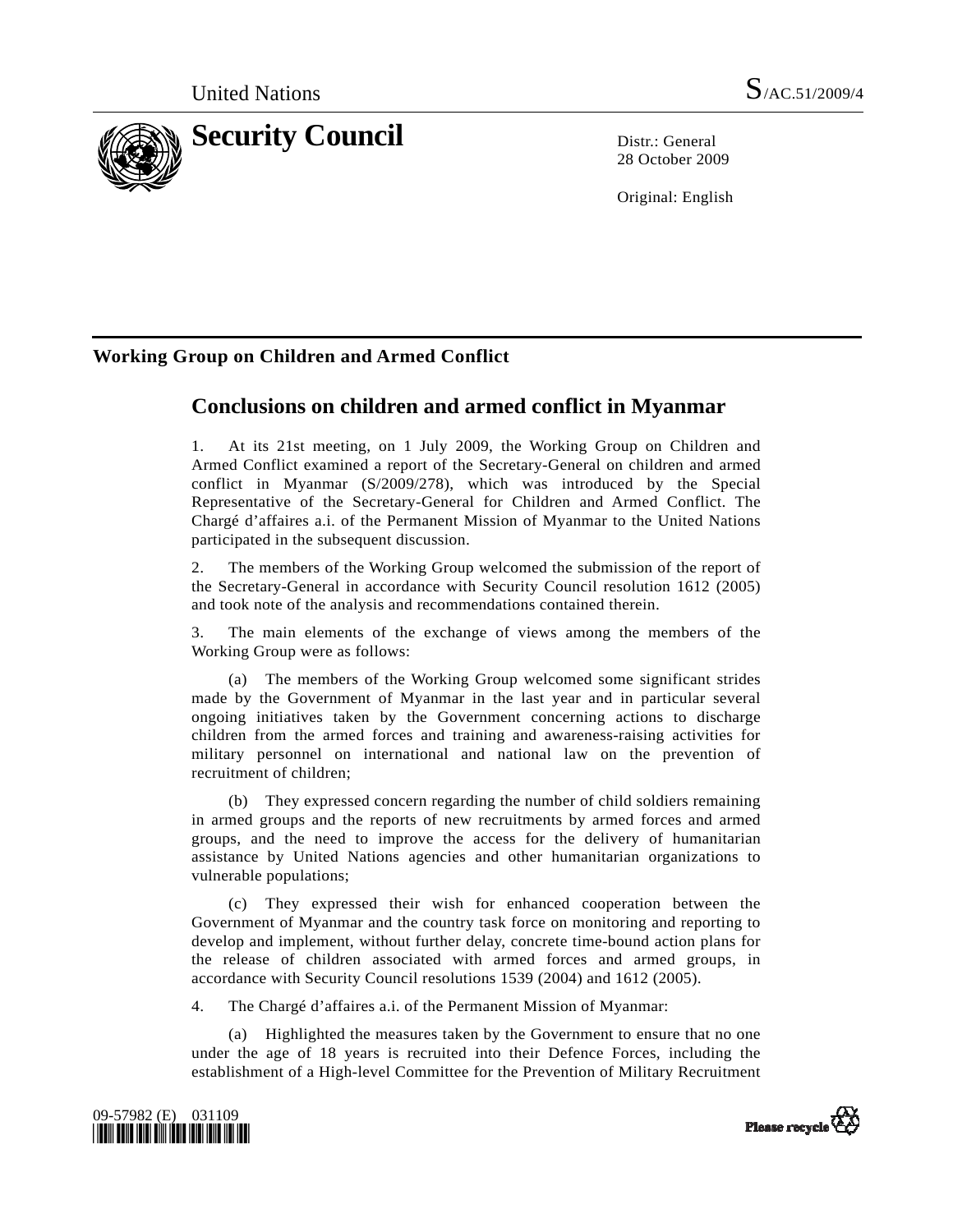of Underage Children, the return of a total of 265 children to their respective guardians between 2004 and April 2009, the advocacy and awareness-raising campaigns to prevent recruitment of children and the provision of lists of the discharged child recruits to the United Nations country team, which include the addresses of the discharged recruits for ease of verification and follow-up activities for the United Nations country team;

 (b) Expressed the commitment of the Government of Myanmar to cooperate with the United Nations country task force on monitoring and reporting to update its existing Action Plan to stop child recruitment to be in line with international standards;

 (c) Stated that any dialogue established under the framework of monitoring and reporting mechanism by United Nations entities with non-State armed groups must abide by resolution 1612 (2005), in order to avoid inadvertently legitimizing them;

 (d) Characterized the report as subjective and lacking balance, and insisted on giving due recognition to the positive measures taken by the Government.

5. The members of the Working Group took note of the information provided by the representative of the Government of Myanmar.

#### **Public statements by the Chairman of the Working Group**

6. Further to that meeting and subject to and consistent with applicable international law and relevant Security Council resolutions, including resolutions 1612 (2005) and 1882 (2009), the Working Group agreed to address messages to all parties to the armed conflict in Myanmar mentioned in the report of the Secretary-General (S/2009/278) through public statements by its Chairman on behalf of the Working Group:

 (a) Calling their attention to the fact that the Security Council has received the second report by the Secretary-General on children and armed conflict in Myanmar (S/2009/278);

 (b) Expressing its strong condemnation of all recruitment and use of children in violation of national and international law;

 (c) Expressing deep concern about the continued lack of humanitarian access, particularly in contested and ceasefire areas, which is an impediment to providing humanitarian assistance;

(d) Urging them:

 (i) To comply without further delay with the previous Security Council Working Group conclusions (S/AC.51/2008/8) and refrain immediately from any child recruitment and use of children in contravention of national and applicable international law;

 (ii) To take all necessary action towards the full implementation of their commitments and obligations through the expeditious development of action plans in line with Security Council resolutions 1539 (2004), 1612 (2005) and 1882 (2009), and to release all children still present within their ranks in a manner that allows effective confirmation and follow-up by the country task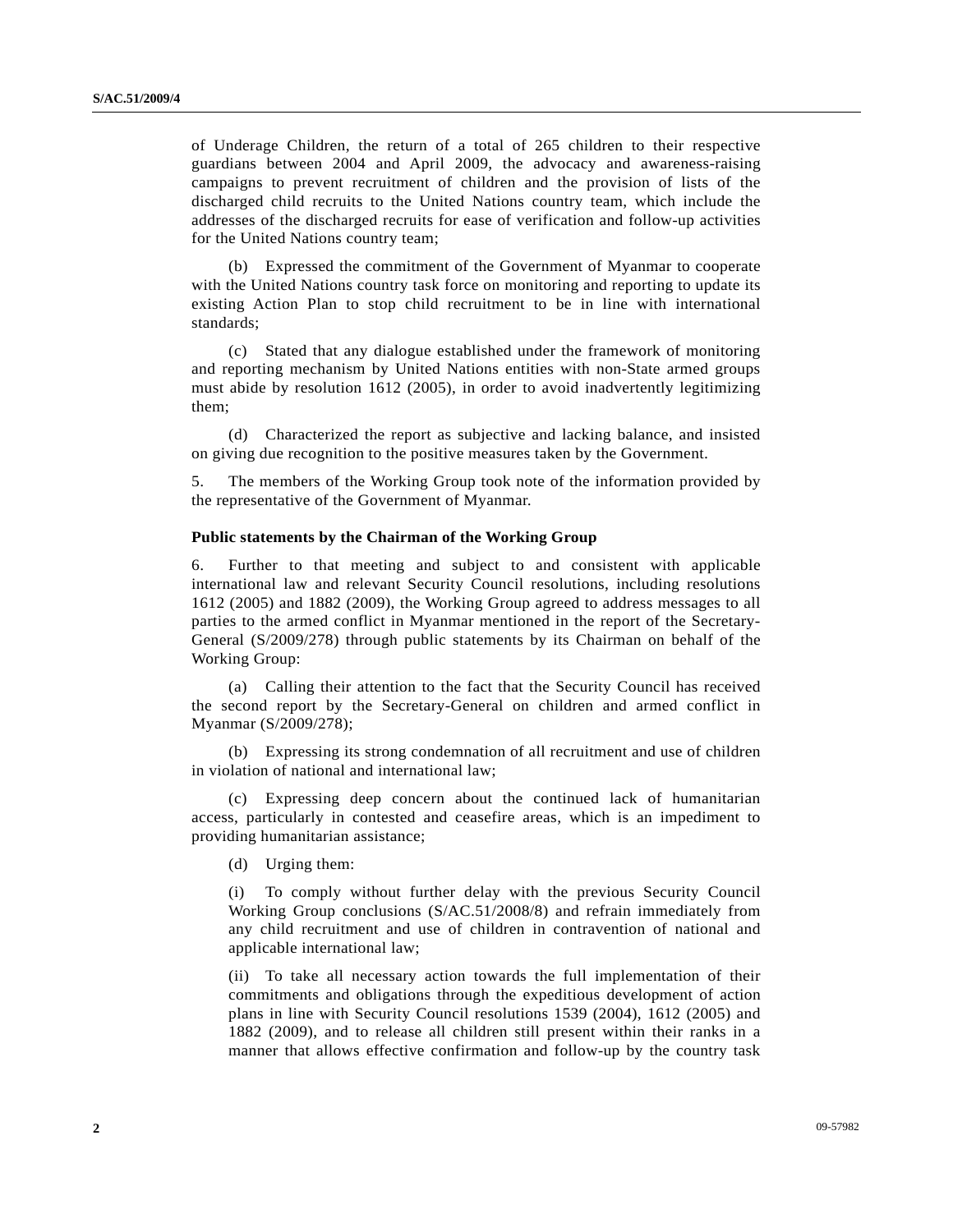force on monitoring and reporting, and to ensure the safety and security of monitors, witnesses and victims;

 (iii) To release immediately all abducted children, ensure their return to their families and communities and take all necessary measures to put an end to and prevent abduction;

 (iv) To cease the arrest of children for desertion, if any, and to ensure their swift release;

 (v) To take measures to prevent all violations committed against children, including sexual and gender-based violence, and to take specific measures so that perpetrators are held accountable;

(vi) To facilitate access for provision of humanitarian assistance;

 (vii) To take measures to eradicate anti-personnel landmines not used in accordance with applicable international law and to remove unexploded ordnance immediately after the cessation of hostilities, in order to avoid the killing and maiming of children as a result of their use.

#### **Recommendations to the Security Council**

7. The Working Group agreed to recommend that the President of the Security Council transmit letters from the Chairman of the Working Group addressed:

#### *To the Government of Myanmar*

(a) Welcoming:

 (i) The meeting that took place on 20 August between the High-level Committee for the Prevention of Military Recruitment of Underage Children and the country task force on monitoring and reporting and the promise of a follow-up meeting to further discuss the integration of the recommendations of the Working Group into a time-bound action plan and to support their implementation;

 (ii) The agreement of the Government to update the Tatmadaw Kyi action plan to stop child recruitment to bring it in line with international standards;

 (iii) The progress in follow-up to the recommendations contained in the Secretary-General's report (S/2007/666) and to the subsequent conclusions of the Working Group on Children and Armed Conflict (S/AC.51/2008/8);

 (iv) The progress on dialogue and action plans with non-State actors made possible through Government facilitation of initial meetings, specifically between the Special Rapporteur on the Situation of Human Rights in Myanmar and members of the country task force on monitoring and reporting with the Karen National Union/Karen National Liberation Army Peace Council and the Democratic Karen Buddhist Army leaders;

 (v) The concrete steps taken concerning actions to discharge children from the armed forces and the ongoing initiatives, in close collaboration with the country task force on monitoring and reporting, the United Nations Children's Fund (UNICEF), the International Committee of the Red Cross (ICRC) and the International Labour Organization (ILO), regarding training courses,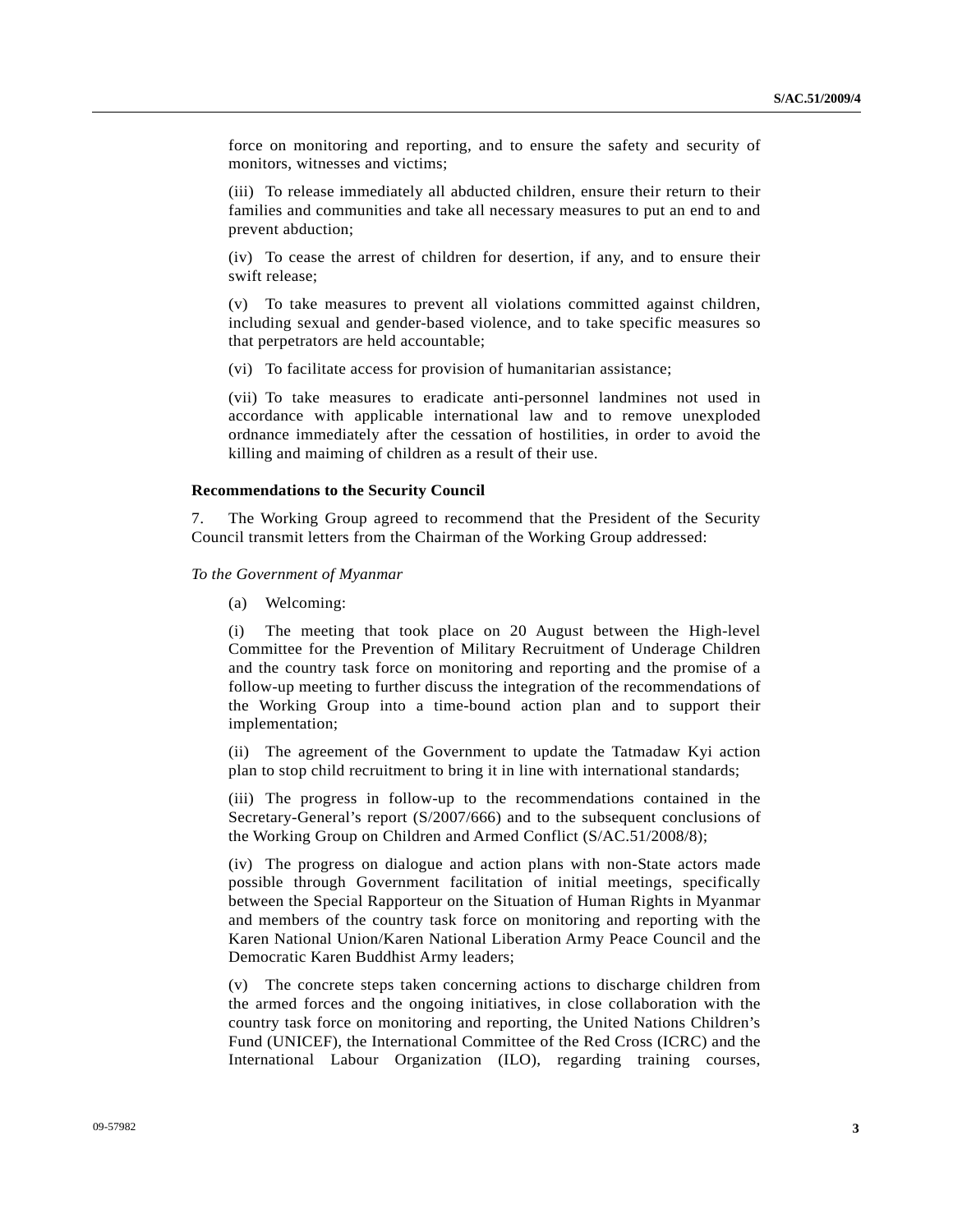comprehensive education and awareness-raising activities for military personnel on international and national law on the prevention of recruitment of children in contravention of applicable international law, at the national, regional and divisional levels;

 (vi) The acceptance of the principle that a child recruited in contravention of applicable international law cannot be found guilty of desertion;

 (b) Encouraging it to consider acceding as soon as practicable to the Optional Protocol to the Convention on the Rights of the Child on the involvement of children in armed conflict;

(c) Urging it:

 (i) To finalize as soon as possible the action plan of the Tatmadaw Kyi and bring it into line with Security Council resolutions 1612 (2005) and 1882 (2009), and ensure effective verification by the United Nations country task force on monitoring and reporting;

 (ii) To facilitate the access of United Nations personnel to areas under the control of the Government of Myanmar and to the areas under the control of armed groups with which it has a ceasefire accord where illegal recruitment is taking place, in order to expedite the development of action plans by armed groups, in line with Security Council resolutions 1612 (2005) and 1882 (2009);

 (iii) To prosecute as a matter of priority persons responsible for crimes committed against children and to share details of those investigations, where appropriate, with United Nations monitors, to systematize and institutionalize disciplinary processes and/or action against those responsible for aiding and abetting the recruitment of children and, in this regard, to take the appropriate measures, while bearing in mind the importance of making those processes fair and transparent, with due regard to the best interest of the child;

 (iv) To continue the close collaboration with the country task force on monitoring and reporting, UNICEF, ICRC and ILO regarding training courses, comprehensive education and awareness-raising activities for military personnel to raise public awareness that the recruitment and use of children by armed groups is unlawful and stressing the need to protect children from violence in accordance with national and applicable international law, including international humanitarian law;

 (v) To intensify its cooperation with the country task force on monitoring and reporting, bearing in mind the importance of facilitating travel in Myanmar;

 (vi) To facilitate access of international and national child protection actors to all children for humanitarian assistance;

 (vii) To maintain and expand the ILO complaints mechanism to develop a more open monitoring function, accessible for all children present in the ranks of armed forces and groups;